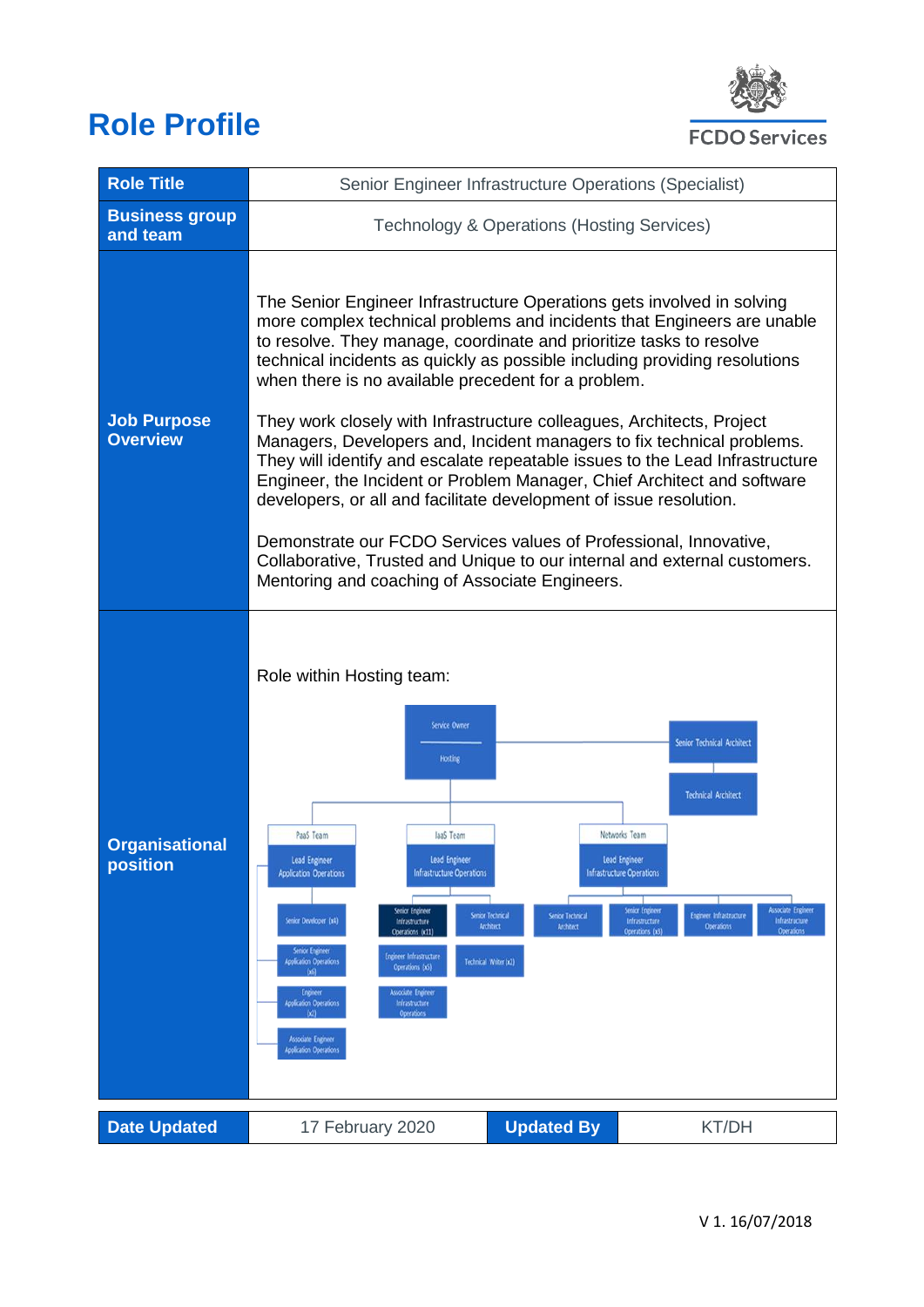January 2020

## **JOB RESPONSIBILITIES**

- **Incident management** Coordinates the response to incident reports, ensuring relevant prioritisation and detail to allow effective investigation. Identifies the correct procedures or channels for resolution and monitors resolution activity and progress updates to customers. Understands key change management tools and processes. Identifies and registers incidents, gathering the required information and allocating to the appropriate channel.
- **Problem management** Understands and identifies problems, analysing and helping to identify the appropriate solution. Is able to classify and prioritise problems, document their causes and implement remedies. Initiates and monitors actions to investigate patterns and trends to resolve problems, including consulting specialists, and researching solutions where required. Determines the appropriate remedy, Creating new work methods to provide continuous performance improvement and assists with implementation of it as well as preventative measures.
- **Change management** Able to manage changes to service, configuration items, organisational change, supplier change and associated documentation. Able to request changes due to incidents or problems to provide effective control and reduction of risk to the security performance and availability. Ensures compliance of the business services impacted by the change. Understands policy, principles and approach. Applies understanding and knowledge in project or programme activities. Develops experience in the use of key change management tools and processes. Able to analyse and assess impact, develops and documents change requests. Implements changes based on requests for change.
- **Technical specialism** Must proactively ensure technical skills and qualifications are maintained and up to date with technological developments. Able to use management system software and tools. Has knowledge of logical schemata to investigate problems, collect performance statistics and create reports. Able to carry out routine configuration, installation and reconfiguration of database and related products. Optimises performance and forecasts resource needs. Specialist engineers must demonstrate good working knowledge of a range of operating systems in addition to in depth knowledge of their area of specialism as detailed below.
- **Service reporting** Takes management information and consolidates agreed key performance indicators into product or service measures that underpin service management of a specific product or service. Produces the relevant reports in a standard format in an agreed timeframe. Works with key stakeholders to discuss any prioritise changes in the reporting processes. Able to add a commentary that provides an interpretation for the data set.
- **On-call –** Must join FCO Services on-call rota.

# **QUALIFICATIONS, KNOWLEDGE, EXPERIENCE, AND SKILLS**

## *Essential:*

#### **Applicable to all:**

- Ability to manage mentor junior staff members, reporting to the Lead Engineer, Service Owners and VIPs when necessary
- Excellent written and verbal communication skills with the ability to communicate clearly at all user levels (internal and external customers)
- Ability to write KBA's, high and low level technical documentation
- Provide authoritative technical advice and successfully influence the teams that they liaise with on the best technical solutions and process improvements.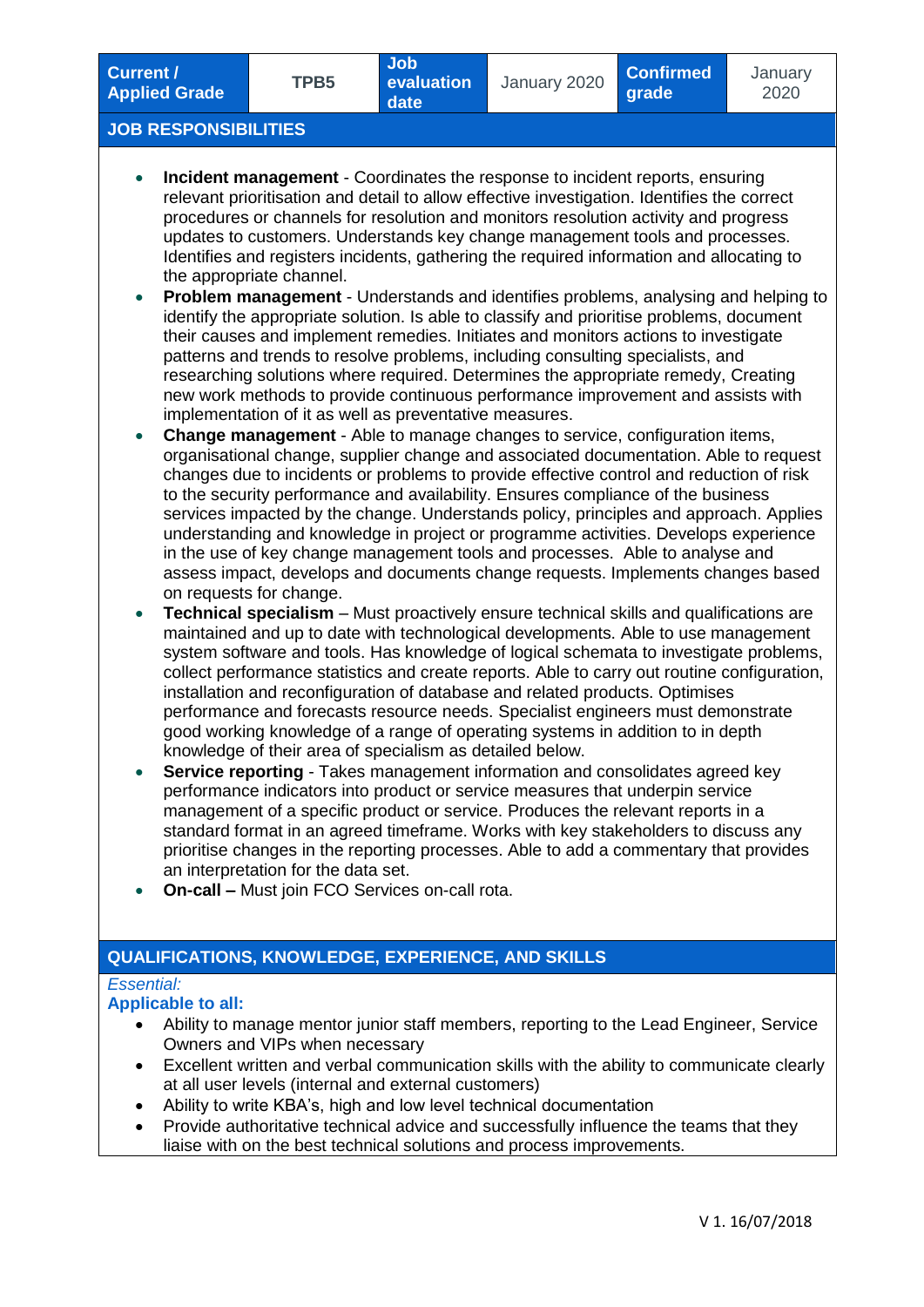- Ability to take initiative, identify and respond to business service requirements; managing workload effectively to ensure tight deadlines are met
- Demonstrates the ability to organise and prioritise work to achieve tight deadlines
- Deliver training to high level customer representatives and users
- Previous experience of working in a high pressured, fast paced team
- Experience in working within a secure environment
- Experience of technologies in an enterprise environment and virtual environments

In addition the following is required for specific roles:

 **VMWare/Virtualisation Specialist**: Extensive VMWare experience, HLD/LLD Design exposure, NSX, vSan, vSphere, vRealise., ESXi, Secure Environment, Integration with data centres, VCloud Director.

*This role should demonstrate knowledge and skills at SFIA level 5.*

- Systems Installation/Decommissioning
- Customer Service Support
- IT Infrastructure

*Knowledge required of the Digital Data and Technology Profession Framework (DDaT Skills Levels) for the Senior Engineer Infrastructure Operations role:*

*https://www.gov.uk/government/publications/senior-engineer-infrastructure-operations-skillsthey-need/senior-engineer-infrastructure-operations-skills-they-need*

| <b>Skill</b>                                  | <b>Skill level</b> |
|-----------------------------------------------|--------------------|
| Change management                             | Working            |
| Incident management                           | Working            |
| Ownership and initiative                      | Working            |
| Problem management                            | Working            |
| Service focus                                 | Working            |
| <b>Technical specialism</b>                   | Working            |
| Testing                                       | Working            |
| Understanding of service management framework | Awareness          |
| User focus                                    | Working            |

*Essential (Professional Qualifications and Accreditation):*

- A Levels / AS Level / NVQ Level 3 / Access to Higher Education Diploma / Advanced Apprenticeships. Preferably in a Computer Science, Computer Systems, Networking / Digital Data Communication or Science, Technology, Engineering or Mathematics (STEM) subjects or relevant job experience.
- Agile Methodologies Foundation, BCS Agile Foundation Certificate or equivalent accreditation or relevant job experience.
- ITIL Foundation V3 Certification or relevant job experience
- Technical Qualifications, Accreditation or relevant job experience (**Virtualisation/VMWare Specialist**):
	- o VMWare Certified
	- o VCP
	- o VCAP

*Desirable:*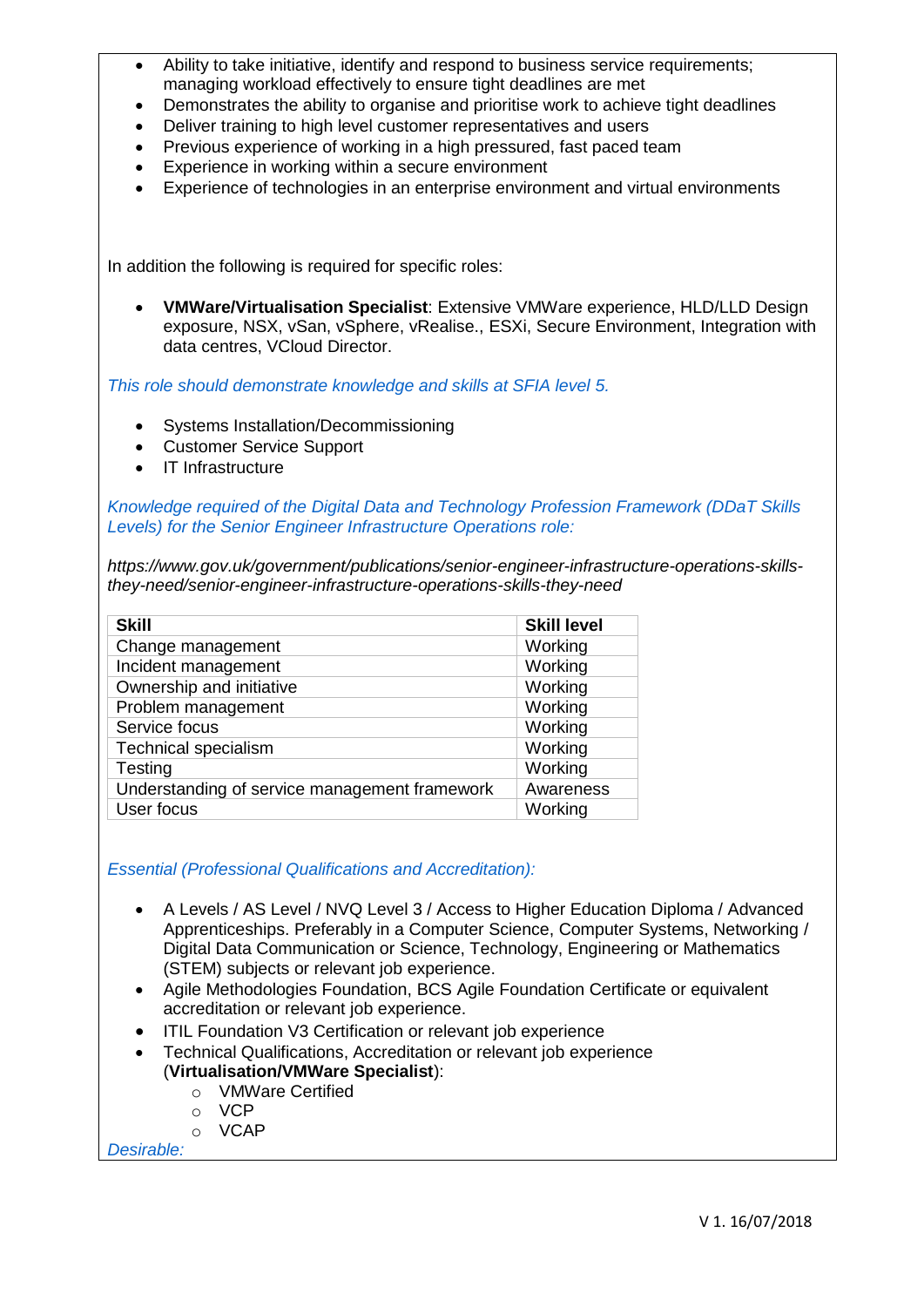- Strong understanding with traditional windows servers and cloud services utilising virtualization technologies
- Good working knowledge of certificate based authentication and security
- Knowledge of Hosting, Virtualization, Red hat
- Experience in working alongside many aspects of the ITIL3 environment such as production, problem & change management, and quality assurance.
- The ability to create and support Operational Process documentation, for use across the business
- Strong numerical and analytical skills

## *Desirable: Digital Data and Technology Profession Framework (DDaT Skills Levels):*

*https://www.gov.uk/government/publications/senior-engineer-infrastructure-operations-skillsthey-need/senior-engineer-infrastructure-operations-skills-they-need*

| <b>Skill</b>                         | <b>Skill level</b> |
|--------------------------------------|--------------------|
| Asset and configuration management   | Working            |
| Availability and capacity management | Working            |
| Broad technical understanding        | Working            |
| Coding and scripting                 | Awareness          |
| Continual service improvement        | Working            |

*Desirable (Professional Qualifications and Accreditation):*

- ITIL Foundation V4 Certification
- Cisco ACI certification
- Microsoft Certified System Engineer (MCSE)
- Linux certification
- NetApp certification

# **CIVIL SERVICE BEHAVIOURS**

- Managing a Quality Service
- Making Effective Decisions
- Working Together

# **CRITICAL SUCCESS FACTORS**

*Success measured and evidenced by delivery against stated goals and objectives covering at a minimum:*

- Prioritises tasks and understands business needs. Measures the impact of their work. Ensures that services are available for users (99999 approach). Proactively manages problems which underpin service availability by employing programme, project and risk management methodologies appropriately.
- Works in a no-blame culture and feels empowered to make judgement calls. Makes the right decisions at the right time based on the information and evidence available. Takes measured risks and learns from mistakes. Visualises, articulates and solves complex problems and concepts. Applies logical thinking and information from analysis using comprehensive tools and techniques to make and validate decisions.
- Ensures that technical terminology is business-oriented. Translates technical terminology and asks the right questions to find solutions.